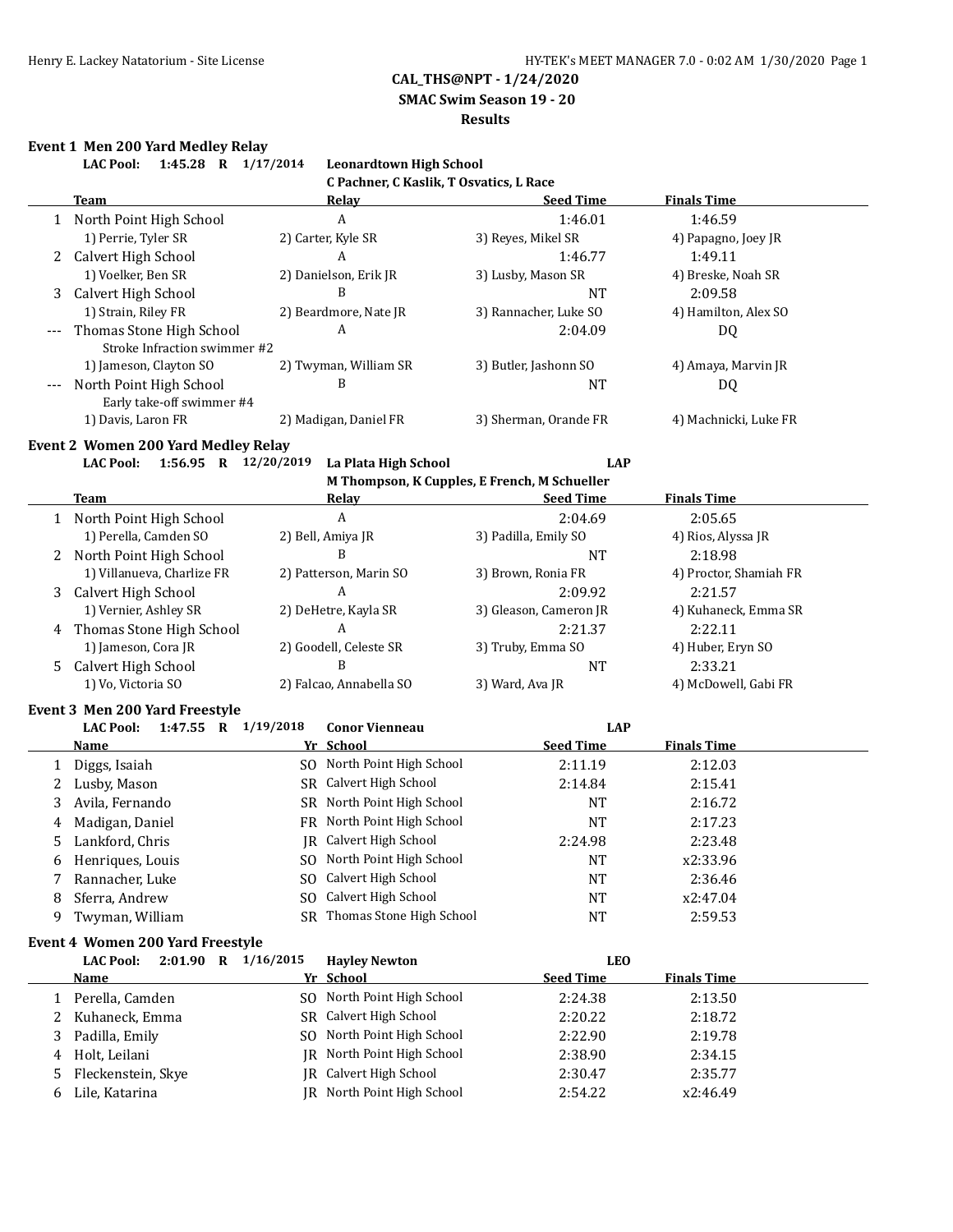**SMAC Swim Season 19 - 20**

#### **Results**

### **(Event 4 Women 200 Yard Freestyle)**

|    | <b>Name</b>        | Yr School                   | <b>Seed Time</b> | <b>Finals Time</b> |
|----|--------------------|-----------------------------|------------------|--------------------|
|    | Cartwright, Mary   | SR Thomas Stone High School | 2:40.56          | 2:47.20            |
| 8  | Huber, Ervn        | SO Thomas Stone High School | 2:50.43          | 2:47.50            |
| Q  | Falcao, Annabella  | SO Calvert High School      | NT               | 2:59.96            |
| 10 | Shenberger, Gracie | FR Calvert High School      | <b>NT</b>        | x3:28.55           |

### **Event 5 Men 200 Yard IM**

|       | <b>LAC Pool:</b><br>1:58.45<br>R | 12/6/2019 | <b>Jaydon Cunningham</b>   | <b>NOC</b>       |                    |  |
|-------|----------------------------------|-----------|----------------------------|------------------|--------------------|--|
|       | <b>Name</b>                      |           | Yr School                  | <b>Seed Time</b> | <b>Finals Time</b> |  |
|       | Jameson, Clayton                 | SO.       | Thomas Stone High School   | 2:10.95          | 2:12.41            |  |
|       | Danielson, Erik                  | IR        | Calvert High School        | 2:11.59          | 2:16.94            |  |
|       | Doughty, Josh                    | IR        | North Point High School    | <b>NT</b>        | 2:29.00            |  |
| 4     | Lile, Kristof                    |           | SR North Point High School | 2:33.53          | 2:34.76            |  |
| 5.    | Ford, Nicholas                   | FR        | North Point High School    | <b>NT</b>        | 2:39.57            |  |
| 6     | Miller, Richard                  | SR.       | North Point High School    | <b>NT</b>        | x2:43.87           |  |
|       | Proctor, Michael                 | SR        | Calvert High School        | 3:15.87          | 3:21.42            |  |
| $---$ | Butler, Jashonn                  | SO.       | Thomas Stone High School   | 3:52.47          | DQ                 |  |
| $---$ | Foveaux, Chase                   | FR        | Calvert High School        | 2:48.46          | DQ                 |  |
|       | No touch at turn - back          |           |                            |                  |                    |  |
|       | Strain, Riley                    | FR        | Calvert High School        | <b>NT</b>        | DQ                 |  |
|       | $\cdots$ $\cdots$ $\cdots$       |           |                            |                  |                    |  |

### Alternating Kick - fly

#### **Event 6 Women 200 Yard IM**

|         | 2:12.83<br><b>LAC Pool:</b><br>R | 12/7/2018 | <b>Madeline Frick</b>              | <b>HUN</b>       |                    |
|---------|----------------------------------|-----------|------------------------------------|------------------|--------------------|
|         | <b>Name</b>                      |           | Yr School                          | <b>Seed Time</b> | <b>Finals Time</b> |
|         | Jameson, Cora                    |           | <b>IR</b> Thomas Stone High School | <b>NT</b>        | 2:39.41            |
|         | Rios, Alyssa                     | IR-       | North Point High School            | 2:47.14          | 2:41.53            |
| 3       | Gray, Grace                      |           | FR Calvert High School             | 2:48.71          | 2:48.24            |
| 4       | McGowan, Maggie                  |           | SO Calvert High School             | 2:57.66          | 2:55.56            |
|         | 5 Truby, Emma                    |           | SO Thomas Stone High School        | 2:56.37          | 2:59.32            |
| 6       | Brown, Zora                      |           | FR North Point High School         | 3:00.01          | 2:59.40            |
|         | Goodell, Celeste                 |           | SR Thomas Stone High School        | 3:07.20          | 3:05.93            |
| 8       | Simmons, Abigail                 |           | FR Calvert High School             | 3:10.00          | 3:13.03            |
| 9       | Vo. Victoria                     |           | SO Calvert High School             | <b>NT</b>        | x3:22.25           |
| $- - -$ | Parriss, Christina               |           | IR North Point High School         | 2:58.57          | DQ                 |
|         | One hand touch - fly             |           |                                    |                  |                    |

### **Event 7 Men 50 Yard Freestyle**

#### **LAC Pool: 21.76 R 1/12/2005 Eric S Pinno**

|    | Name             | Yr School                   | <b>Seed Time</b> | <b>Finals Time</b> |
|----|------------------|-----------------------------|------------------|--------------------|
|    | 1 Perrie, Tyler  | SR North Point High School  | 23.51            | 24.02              |
|    | 2 Perella, Liam  | SR North Point High School  | 24.22            | 24.34              |
| 3  | Levija, Aidan    | SR Calvert High School      | 23.93            | 24.44              |
|    | 4 Reves, Mikel   | SR North Point High School  | 24.93            | 24.78              |
|    | 5 Cullen, Andrew | IR North Point High School  | 24.85            | x24.83             |
| 6  | Beardmore, Nate  | IR Calvert High School      | 28.92            | 28.74              |
|    | Drake, Todd      | SR Calvert High School      | 27.90            | 29.12              |
| 8  | Howl, Walter     | SR Thomas Stone High School | 29.90            | 29.55              |
| 9  | Offutt, Caleb    | SO Thomas Stone High School | 29.63            | 30.12              |
| 10 | Loveless, Dylan  | SR Calvert High School      | 28.98            | x30.29             |
| 11 | Amaya, Marvin    | IR Thomas Stone High School | 31.67            | 31.70              |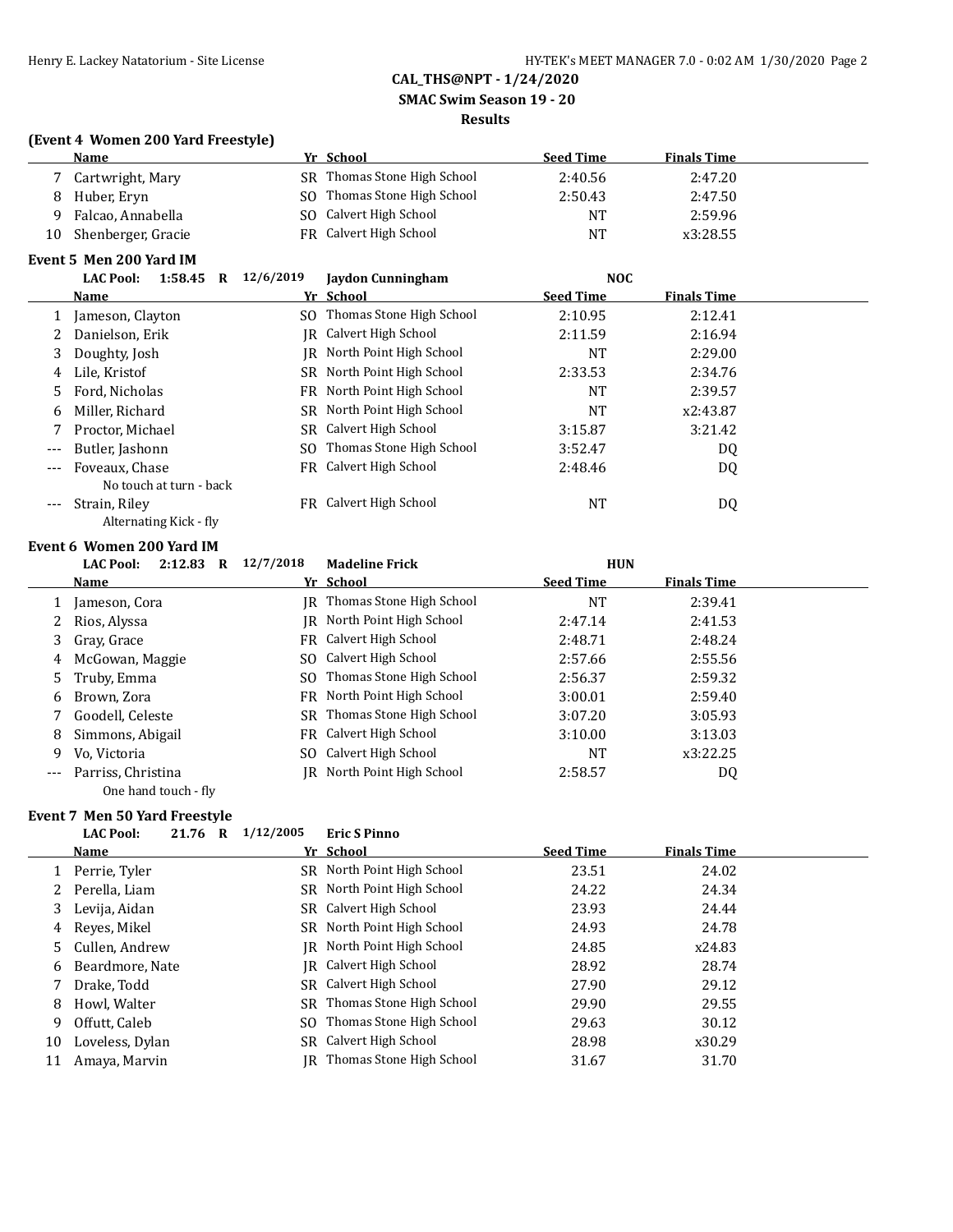**SMAC Swim Season 19 - 20**

### **Results**

### **Event 8 Women 50 Yard Freestyle**

|    | <b>LAC Pool:</b><br>25.21<br>$\bf{R}$ | 1/24/2018 | <b>Megan Schueller</b>      | <b>LAP</b>       |                    |  |
|----|---------------------------------------|-----------|-----------------------------|------------------|--------------------|--|
|    | <b>Name</b>                           |           | Yr School                   | <b>Seed Time</b> | <b>Finals Time</b> |  |
|    | DeHetre, Kayla                        |           | SR Calvert High School      | 28.50            | 29.00              |  |
| 2  | Patterson, Marin                      | SO.       | North Point High School     | 29.91            | 29.51              |  |
| 3  | Ball, Jordan                          | IR        | North Point High School     | 30.17            | 30.36              |  |
| 4  | Truby, Emma                           |           | SO Thomas Stone High School | 30.89            | 31.05              |  |
| 5. | Brown, Ronia                          |           | FR North Point High School  | 31.27            | 31.64              |  |
| 6  | Bubin, Johna                          | IR        | Calvert High School         | 31.94            | 32.55              |  |
|    | Proctor, Shamiah                      |           | FR North Point High School  | 32.74            | x32.92             |  |
| 8  | Schmidt, Rhyannon                     | SO.       | Calvert High School         | 34.52            | 33.55              |  |
| 9  | McDowell, Gabi                        | FR        | Calvert High School         | 34.11            | x33.85             |  |
| 10 | Smallhorn, Alyson                     | SO.       | Thomas Stone High School    | 35.70            | 36.46              |  |
| 11 | Cuvea, Jasmine                        | FR        | Thomas Stone High School    | 43.89            | 45.36              |  |
| 12 | Howl, Elizabeth                       |           | FR Thomas Stone High School | 44.41            | x50.56             |  |

### **Event 11 Men 100 Yard Butterfly**

|       | <b>LAC Pool:</b><br>54.56<br>R | 12/20/2019 | <b>Conor Vienneau</b>      | LAP              |                    |  |
|-------|--------------------------------|------------|----------------------------|------------------|--------------------|--|
|       | <b>Name</b>                    |            | Yr School                  | <b>Seed Time</b> | <b>Finals Time</b> |  |
|       | Voelker, Ben                   |            | SR Calvert High School     | 55.90            | 57.04              |  |
|       | 2 Polk, Robert                 |            | IR North Point High School | 1:04.24          | 1:05.64            |  |
|       | 3 Lile, Kristof                |            | SR North Point High School | 1:06.76          | 1:05.69            |  |
|       | 4 Scott, Myles                 |            | IR North Point High School | 1:15.50          | 1:13.83            |  |
|       | 5 Sherman, Orande              |            | FR North Point High School | NT               | x1:22.53           |  |
|       | 6 Proctor, Michael             |            | SR Calvert High School     | 1:28.81          | 1:32.34            |  |
|       | Sferra, Andrew                 |            | SO Calvert High School     | 1:36.88          | 1:40.81            |  |
| $---$ | Rannacher, Luke                |            | SO Calvert High School     | 1:15.17          | DQ                 |  |
|       | Arms underwater recovery       |            |                            |                  |                    |  |

### **Event 12 Women 100 Yard Butterfly**

|   | <b>LAC Pool:</b><br>1:00.80<br>R | 12/7/2018<br><b>Madeline Frick</b> |                  | <b>HUN</b>         |  |
|---|----------------------------------|------------------------------------|------------------|--------------------|--|
|   | Name                             | Yr School                          | <b>Seed Time</b> | <b>Finals Time</b> |  |
|   | 1 Perella, Camden                | SO North Point High School         | 1:11.51          | 1:08.21            |  |
|   | 2 Padilla, Emily                 | SO North Point High School         | 1:08.73          | 1:08.75            |  |
|   | 3 McGowan, Maggie                | SO Calvert High School             | 1:21.50          | 1:21.53            |  |
|   | 4 Parriss, Christina             | IR North Point High School         | NT               | 1:26.31            |  |
|   | 5 Ward, Ava                      | <b>IR</b> Calvert High School      | 1:28.41          | 1:28.94            |  |
|   | 6 Lile, Katarina                 | IR North Point High School         | 1:39.88          | x1:30.01           |  |
|   | Vo, Vina                         | JR Calvert High School             | 1:29.53          | 1:32.42            |  |
| 8 | West, Kayla                      | IR Calvert High School             | <b>NT</b>        | x1:57.53           |  |

### **Event 13 Men 100 Yard Freestyle**

|   | <b>LAC Pool:</b><br>48.67 | R | 12/18/2019 | <b>Conor Vienneau</b>       | LAP              |                    |  |
|---|---------------------------|---|------------|-----------------------------|------------------|--------------------|--|
|   | <b>Name</b>               |   |            | Yr School                   | <b>Seed Time</b> | <b>Finals Time</b> |  |
|   | Papagno, Joey             |   |            | IR North Point High School  | 52.21            | 53.63              |  |
|   | 2 Levija, Aidan           |   |            | SR Calvert High School      | 54.01            | 55.53              |  |
|   | 3 Machnicki, Luke         |   |            | FR North Point High School  | 57.90            | 1:00.03            |  |
| 4 | Kline, Steven             |   |            | IR North Point High School  | 1:00.46          | 1:00.40            |  |
| 5 | Breske, Noah              |   |            | SR Calvert High School      | <b>NT</b>        | 1:01.47            |  |
| 6 | Gimmel, Lance             |   |            | SO North Point High School  | 1:03.37          | x1:04.85           |  |
|   | Hamilton, Alex            |   |            | SO Calvert High School      | 1:05.12          | 1:06.09            |  |
| 8 | Drake, Todd               |   |            | SR Calvert High School      | 1:02.52          | x1:07.23           |  |
| 9 | Howl, Walter              |   |            | SR Thomas Stone High School | 1:16.10          | 1:11.91            |  |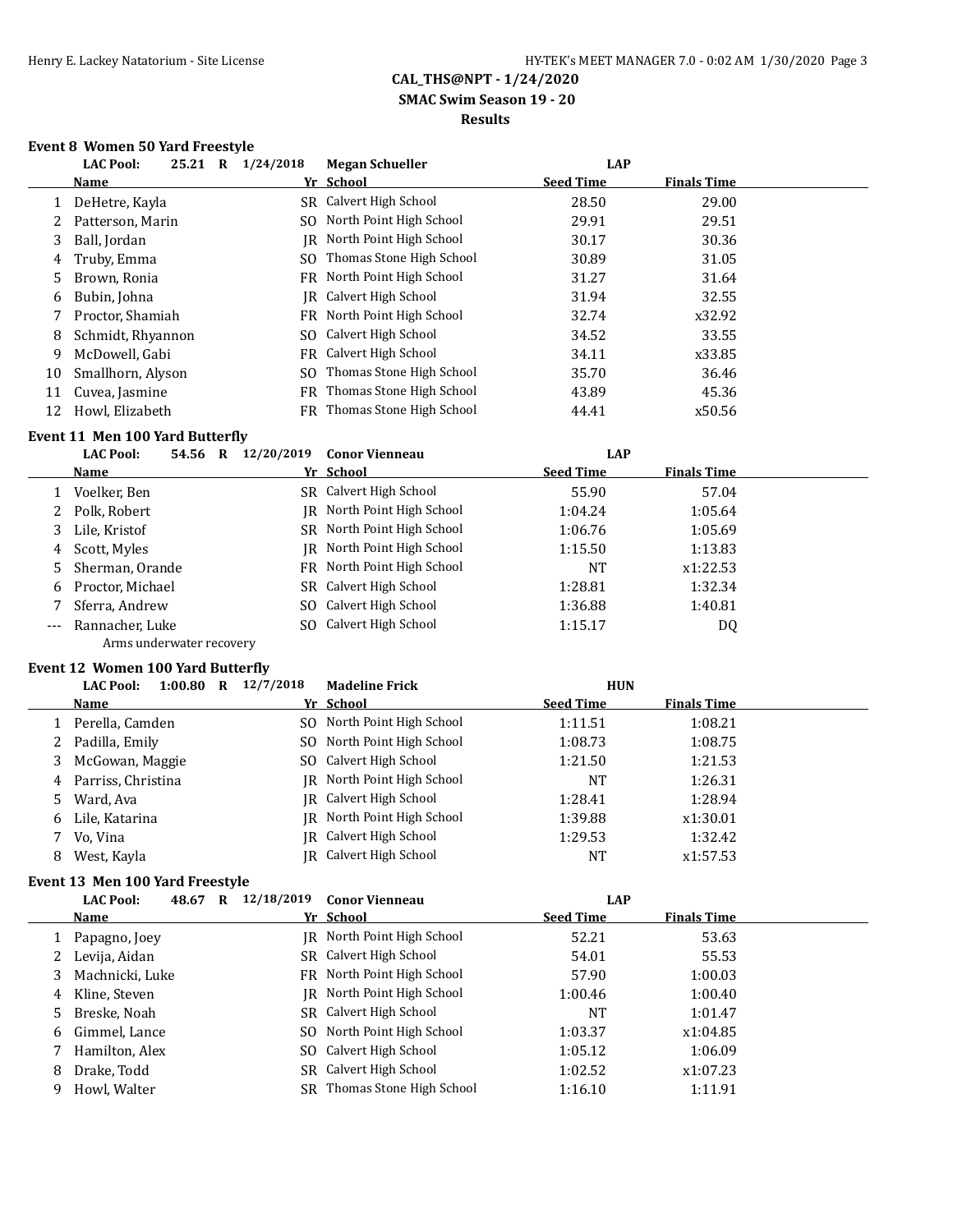**SMAC Swim Season 19 - 20**

#### **Results**

### **(Event 13 Men 100 Yard Freestyle)**

|    | <b>Name</b>                             |                   | Yr School                                | <b>Seed Time</b>      | <b>Finals Time</b>   |  |
|----|-----------------------------------------|-------------------|------------------------------------------|-----------------------|----------------------|--|
| 10 | Amaya, Marvin                           |                   | JR Thomas Stone High School              | 1:16.93               | 1:14.86              |  |
|    | Event 14 Women 100 Yard Freestyle       |                   |                                          |                       |                      |  |
|    | <b>LAC Pool:</b>                        | 54.95 R 12/9/2009 | <b>Melissa Boughton</b>                  |                       |                      |  |
|    | <b>Name</b>                             |                   | Yr School                                | <b>Seed Time</b>      | <b>Finals Time</b>   |  |
| 1  | Bell, Amiya                             |                   | JR North Point High School               | 1:03.60               | 59.99                |  |
| 2  | Jameson, Cora                           |                   | JR Thomas Stone High School              | <b>NT</b>             | 1:04.79              |  |
| 3  | Gleason, Cameron                        |                   | JR Calvert High School                   | 1:07.04               | 1:05.70              |  |
| 4  | Rios, Alyssa                            |                   | IR North Point High School               | 1:05.12               | 1:05.88              |  |
| 5  | Ball, Jordan                            |                   | JR North Point High School               | 1:07.31               | 1:07.88              |  |
| 6  | Short, Shannon                          |                   | JR North Point High School               | 1:09.94               | x1:09.88             |  |
| 7  | Fleckenstein, Skye                      |                   | JR Calvert High School                   | 1:11.17               | 1:12.44              |  |
| 8  | Vo, Victoria                            |                   | SO Calvert High School                   | 1:15.18               | 1:19.38              |  |
| 9  | McDowell, Gabi                          |                   | FR Calvert High School                   | 1:17.95               | x1:19.94             |  |
| 10 | Cuvea, Jasmine                          |                   | FR Thomas Stone High School              | <b>NT</b>             | 1:50.89              |  |
| 11 | Howl, Elizabeth                         |                   | FR Thomas Stone High School              | 1:49.55               | 1:53.47              |  |
|    | Event 15 Men 500 Yard Freestyle         |                   |                                          |                       |                      |  |
|    | 4:41.96 R 1/23/2013<br><b>LAC Pool:</b> |                   | <b>Ben Lawless</b>                       | <b>NOC</b>            |                      |  |
|    | Name                                    |                   | Yr School                                | <b>Seed Time</b>      | <b>Finals Time</b>   |  |
| 1  | Jameson, Clayton                        |                   | SO Thomas Stone High School              | 5:36.18               | 5:28.12              |  |
| 2  | Carter, Kyle                            |                   | SR North Point High School               | <b>NT</b>             | 5:59.42              |  |
| 3  | Diggs, Isaiah                           |                   | SO North Point High School               | <b>NT</b>             | 6:20.62              |  |
| 4  | Lusby, Mason                            |                   | SR Calvert High School                   | 6:29.34               | 6:20.75              |  |
| 5  | Lankford, Chris                         |                   | <b>IR</b> Calvert High School            | 6:45.54               | 6:41.33              |  |
| 6  | Twyman, William                         |                   | SR Thomas Stone High School              | 8:07.21               | 8:40.32              |  |
|    | Event 16 Women 500 Yard Freestyle       |                   |                                          |                       |                      |  |
|    | <b>LAC Pool:</b><br>5:25.79 R 12/6/2019 |                   | <b>Nyah Hartwell</b>                     | <b>NOC</b>            |                      |  |
|    | Name                                    |                   | Yr School                                | <b>Seed Time</b>      | <b>Finals Time</b>   |  |
| 1  | Kuhaneck, Emma                          |                   | SR Calvert High School                   | 6:10.16               | 6:16.25              |  |
| 2  | Jarboe, Sara                            |                   | JR North Point High School               | 7:13.51               | 7:06.86              |  |
| 3  | Villanueva, Charlize                    |                   | FR North Point High School               | <b>NT</b>             | 7:17.56              |  |
| 4  | Huber, Eryn                             |                   | SO Thomas Stone High School              | 7:16.89               | 7:17.94              |  |
| 5  | Cartwright, Mary                        |                   | SR Thomas Stone High School              | 7:07.36               | 7:18.11              |  |
| 6  | Simmons, Abigail                        |                   | FR Calvert High School                   | <b>NT</b>             | 7:58.98              |  |
|    | Event 17 Men 200 Yard Freestyle Relay   |                   |                                          |                       |                      |  |
|    | LAC Pool: 1:34.33 R 12/6/2006           |                   | Northern High School                     |                       |                      |  |
|    |                                         |                   | G Pavelko, A Lacosse, C Cranford, M Gray |                       |                      |  |
|    | Team                                    |                   | <b>Relay</b>                             | <b>Seed Time</b>      | <b>Finals Time</b>   |  |
|    | 1 North Point High School               |                   | A                                        | 1:35.20               | 1:35.37              |  |
|    | 1) Perrie, Tyler SR                     |                   | 2) Polk, Robert JR                       | 3) Perella, Liam SR   | 4) Papagno, Joey JR  |  |
|    | 2 North Point High School               |                   | B                                        | <b>NT</b>             | 1:44.28              |  |
|    | 1) Lile, Kristof SR                     |                   | 2) Machnicki, Luke FR                    | 3) Martin, Brandon SO | 4) Cullen, Andrew JR |  |
|    | 3 Calvert High School                   |                   | A                                        | 1:37.18               | 1:45.83              |  |

1) Beardmore, Nate JR 2) Breske, Noah SR 3) Lusby, Mason SR 4) Levija, Aidan SR

5 Calvert High School B<br>
1) Sferra, Andrew SO 2) Loveless, Dylan SR 3) Drake, Todd SR 4) Foveaux, Chase FR

1) Twyman, William SR 2) Howl, Walter SR 3) Amaya, Marvin JR 4) Jameson, Clayton SO

4 Thomas Stone High School A 1:49.46 1:59.13

1) Sferra, Andrew SO 2) Loveless, Dylan SR 3) Drake, Todd SR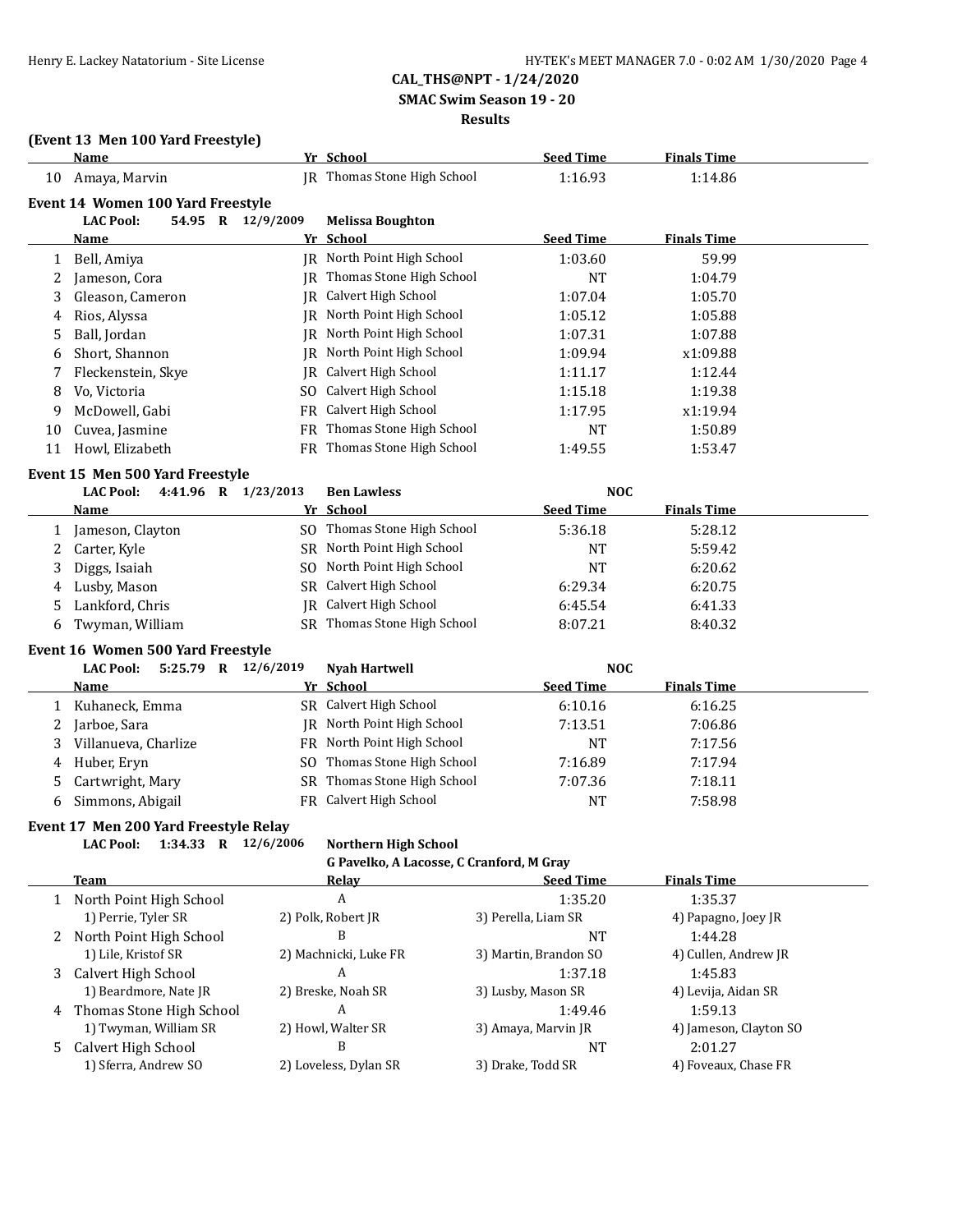**SMAC Swim Season 19 - 20**

#### **Results**

|   | 1:44.87 R 12/13/2017<br><b>LAC Pool:</b>  |                | <b>Leonardtown High School</b>     | <b>LEO</b>              |                          |
|---|-------------------------------------------|----------------|------------------------------------|-------------------------|--------------------------|
|   |                                           |                | H Newton, E Carrigg, S Hotz, N Ray |                         |                          |
|   | <b>Team</b>                               |                | <u>Relav</u>                       | <b>Seed Time</b>        | <b>Finals Time</b>       |
|   | 1 North Point High School                 |                | A                                  | 1:53.50                 | 1:53.02                  |
|   | 1) Bell, Amiya JR                         |                | 2) Parriss, Christina JR           | 3) Padilla, Emily SO    | 4) Perella, Camden SO    |
|   | 2 Thomas Stone High School                |                | A                                  | 2:04.01                 | 2:05.83                  |
|   | 1) Truby, Emma SO                         |                | 2) Goodell, Celeste SR             | 3) Cartwright, Mary SR  | 4) Jameson, Cora JR      |
| 3 | North Point High School                   |                | B                                  | <b>NT</b>               | 2:06.58                  |
|   | 1) Able, Anna JR                          |                | 2) Brown, Ronia FR                 | 3) Short, Shannon JR    | 4) Proctor, Shamiah FR   |
|   | 4 Calvert High School                     |                | A                                  | 1:57.83                 | 2:09.67                  |
|   | 1) McGowan, Maggie SO                     |                | 2) Bubin, Johna JR                 | 3) McDowell, Gabi FR    | 4) Gray, Grace FR        |
| 5 | Calvert High School                       |                | B                                  | <b>NT</b>               | 2:17.29                  |
|   | 1) Vo, Victoria SO                        | 2) Vo, Vina JR |                                    | 3) Schmidt, Rhyannon SO | 4) Shenberger, Gracie FR |
|   | <b>Event 19 Men 100 Yard Backstroke</b>   |                |                                    |                         |                          |
|   | <b>LAC Pool:</b><br>54.45 R 1/25/2019     |                | <b>Ben Voelker</b>                 | <b>CAL</b>              |                          |
|   | <b>Name</b>                               |                | Yr School                          | <b>Seed Time</b>        | <b>Finals Time</b>       |
| 1 | Voelker, Ben                              |                | SR Calvert High School             | 55.79                   | 55.64                    |
| 2 | Davis, Laron                              |                | FR North Point High School         | 1:08.73                 | 1:10.75                  |
| 3 | Bodamer, Tim                              |                | JR North Point High School         | 1:12.62                 | 1:11.91                  |
| 4 | Martin, Brandon                           |                | SO North Point High School         | 1:13.04                 | 1:13.38                  |
| 5 | Strain, Riley                             |                | FR Calvert High School             | 1:11.48                 | 1:15.62                  |
| 6 | Meadows, Logan                            |                | FR North Point High School         | 1:16.37                 | x1:15.76                 |
| 7 | Hamilton, Alex                            | SO.            | Calvert High School                | <b>NT</b>               | 1:24.67                  |
| 8 | Offutt, Caleb                             | SO.            | Thomas Stone High School           | 1:35.29                 | 1:30.67                  |
| 9 | Loveless, Dylan                           |                | SR Calvert High School             | <b>NT</b>               | x1:40.53                 |
|   | <b>Event 20 Women 100 Yard Backstroke</b> |                |                                    |                         |                          |
|   | 1:02.49 R 12/7/2018<br><b>LAC Pool:</b>   |                | <b>Sydney Atkins</b>               | <b>HUN</b>              |                          |
|   | <b>Name</b>                               |                | Yr School                          | <b>Seed Time</b>        | <b>Finals Time</b>       |
| 1 | Gleason, Cameron                          |                | <b>IR</b> Calvert High School      | 1:15.32                 | 1:16.62                  |
| 2 | Villanueva, Charlize                      |                | FR North Point High School         | 1:16.01                 | 1:17.82                  |
| 3 | Gray, Grace                               |                | FR Calvert High School             | 1:16.31                 | 1:18.39                  |
| 4 | Floyd, Jiselle                            | SO.            | North Point High School            | 1:26.79                 | 1:28.41                  |
| 5 | Schmidt, Rhyannon                         | SO.            | Calvert High School                | 1:33.87                 | 1:30.62                  |
| 6 | Allison, Samantha                         |                | JR North Point High School         | <b>NT</b>               | 1:34.47                  |
| 7 | Alo, Tyler                                |                | SO North Point High School         | 1:38.92                 | x1:36.92                 |
| 8 | Falcao, Annabella                         |                | SO Calvert High School             | <b>NT</b>               | x1:48.35                 |
| 9 | Smallhorn, Alyson                         |                | SO Thomas Stone High School        | 1:42.48                 | 1:49.37                  |
|   | Event 21 Men 100 Yard Breaststroke        |                |                                    |                         |                          |
|   | 58.88 R 12/20/2019<br><b>LAC Pool:</b>    |                | <b>Kristopher Schueller</b>        | <b>LAP</b>              |                          |
|   | <b>Name</b>                               |                | Yr School                          | <b>Seed Time</b>        | <b>Finals Time</b>       |
| 1 | Danielson, Erik                           |                | JR Calvert High School             | 1:04.15                 | 1:04.84                  |
|   | 2 Polk, Robert                            |                | JR North Point High School         | 1:09.78                 | 1:09.55                  |

3 Carter, Kyle SR North Point High School 1:07.95 1:11.18 4 Cullen, Andrew JR North Point High School 1:14.87 1:14.25 5 Breske, Noah SR Calvert High School 1:14.53 1:15.97 6 Beardmore, Nate JR Calvert High School 1:18.43 1:20.30 7 Avila, Fernando SR North Point High School 1:19.60 x1:20.59 8 Foveaux, Chase FR Calvert High School 1:28.38 x1:28.10